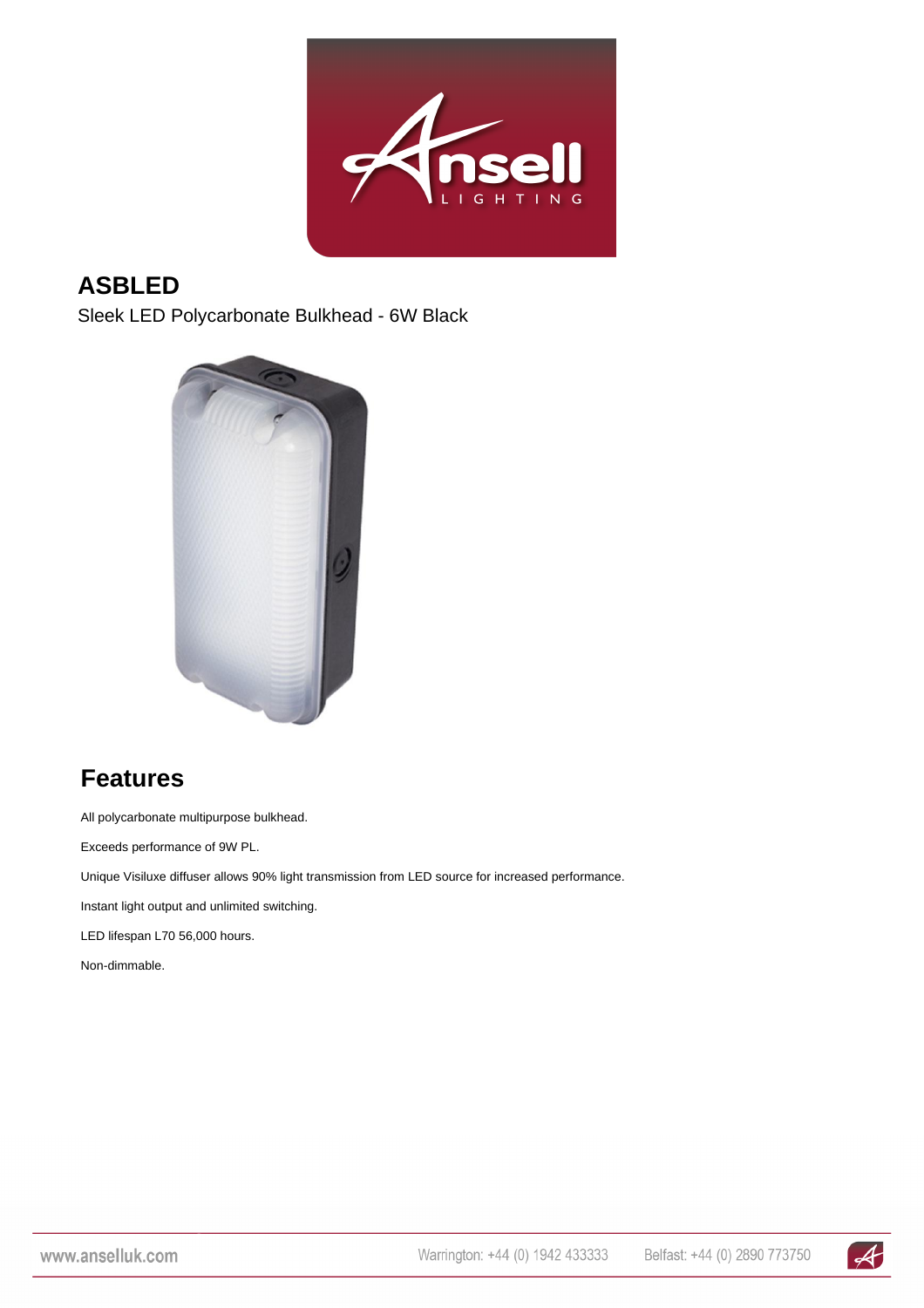## **General Information**

| Lamp Type                      | <b>LED</b>        |
|--------------------------------|-------------------|
| Colour / Finish                | <b>Black</b>      |
| <b>IP Rating</b>               | IP65              |
| <b>Class Protection</b>        | $\overline{2}$    |
| <b>Bathroom Zone</b>           | $\mathbf 2$       |
| Internal / External            | Internal/External |
|                                |                   |
| Surface / Recessed / Suspended | Surface           |
| <b>Warranty (Years)</b>        | $\overline{2}$    |
| <b>CE Mark</b>                 | Yes               |
| Width (mm)                     | 125               |
| Height (mm)                    | 245               |

# **Technical Information**

| Wattage                 | 6W           |
|-------------------------|--------------|
| <b>Lumens Delivered</b> | 440lm        |
| Lm/W                    | 73Im         |
| <b>CRI</b>              | <b>Ra 80</b> |
| <b>CCT</b>              | 4000k        |
| Input                   | 230V         |
| Hertz                   | 50Hz         |
| <b>Operating Temp</b>   | 0°C to 25°C  |

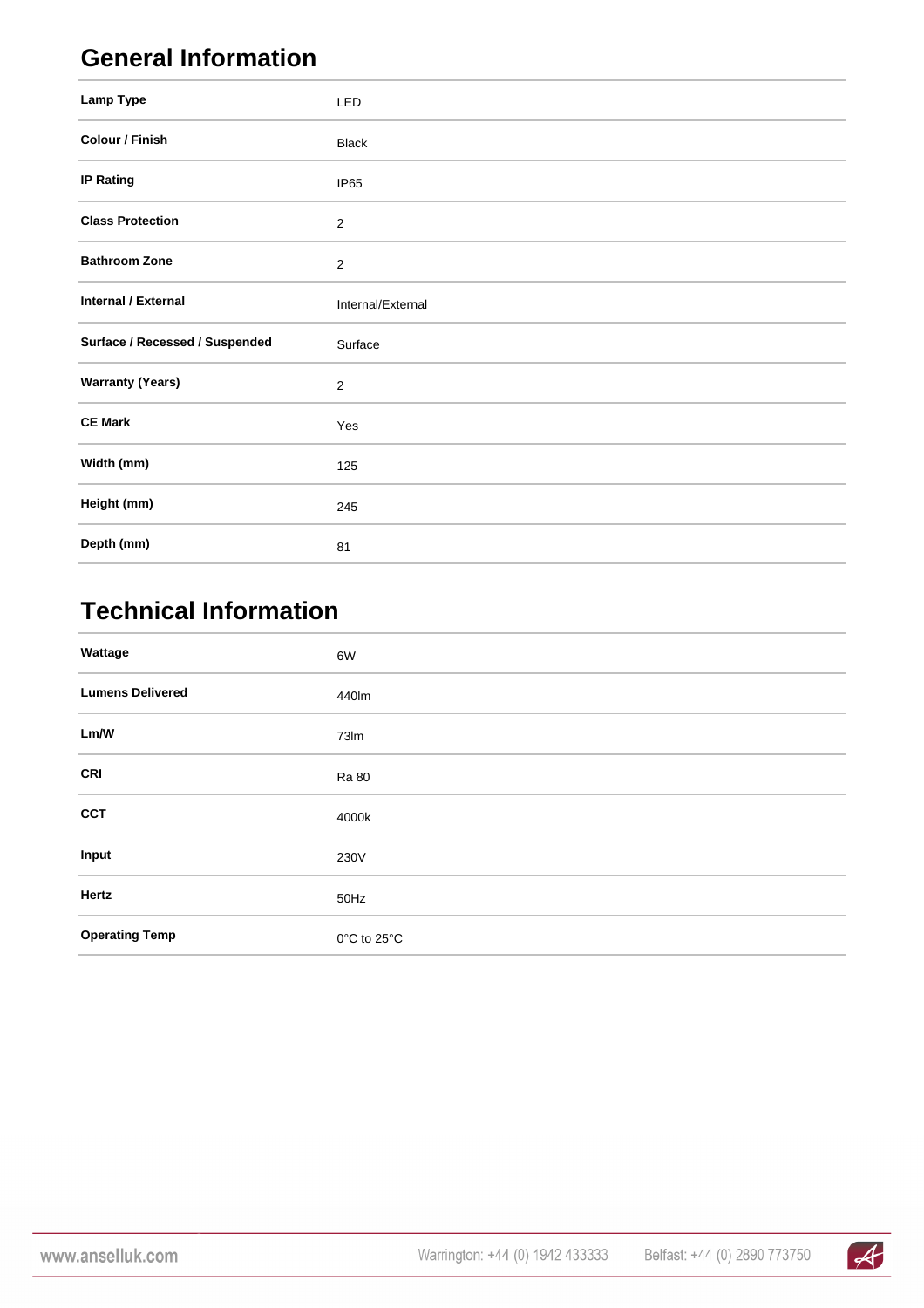#### **Technical Data - ETIM - Ceiling-/wall luminaire (EC002892)**

| Suitable for wall mounting             | Yes              |
|----------------------------------------|------------------|
| Suitable for suspended mounting        | No               |
| Suitable for ceiling mounting          | Yes              |
| Suitable for built-in mounting         | No               |
| Suitable for surface mounting          | Yes              |
| With light source                      | Yes              |
| Suitable for number of lamps           | 1                |
| <b>Material housing</b>                | Plastic          |
| <b>Colour housing</b>                  | <b>Black</b>     |
| <b>Nominal voltage</b>                 | 230-230 V        |
| Control gear included                  | Yes              |
| No dim function                        | Yes              |
| Degree of protection (IP)              | IP <sub>65</sub> |
| <b>Protection class</b>                | $\rm H$          |
| Suitable for emergency lighting        | No               |
| With movement sensor                   | No               |
| With light sensor                      | No               |
| Max. system power                      | 6 W              |
| Rated luminous flux acc. IEC 62722-2-1 | 440 lm           |
| <b>Colour of light</b>                 | White            |
| <b>Colour temperature</b>              | 4000-4000 K      |
| <b>Colour rendering index CRI</b>      | 80-89            |
| Luminaire efficacy                     | 73 lm/W          |
| Width                                  | 125 mm           |
| Height/depth                           | 81 mm            |